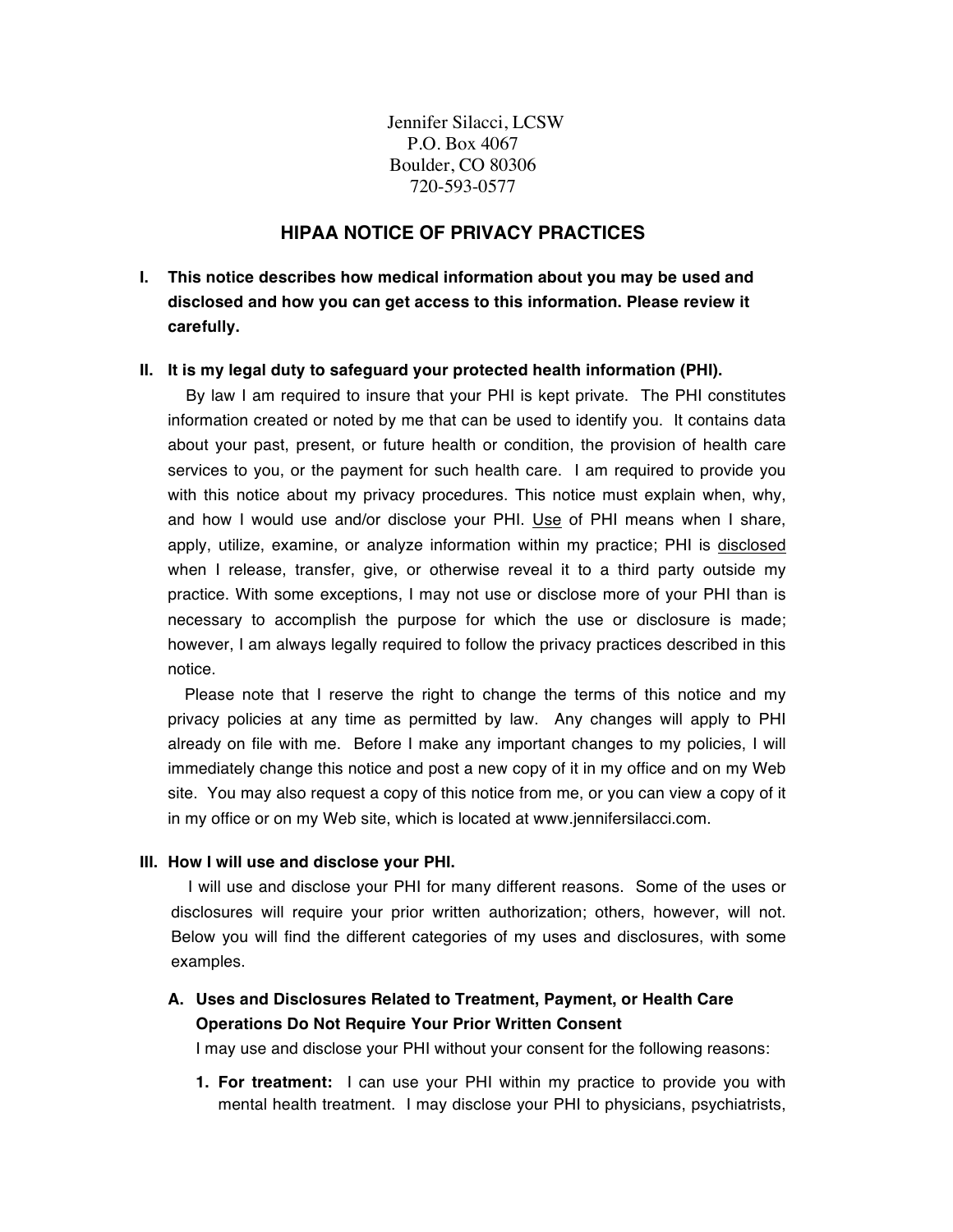psychologists, and other licensed health care providers who provide you with health care services or are otherwise involved in your care. Example: If a psychiatrist is treating you, I may disclose your PHI in order to coordinate your care.

- **2. For health care operations:** I may disclose your PHI to facilitate the efficient and correct operation of my practice. Examples: Quality control—I might use your PHI in the evaluation of the quality of health care services that you have received or to evaluate the performance of the health care professionals who provided you with these services. I may also provide your PHI to my attorneys, accountants, consultants, and others to make sure that I am in compliance with applicable laws.
- **3. To obtain payment for treatment:** I may use and disclose your PHI to bill and collect payment for the treatment and services I provided you. Example: I might send your PHI to your insurance company or health plan in order to get payment for the health care services that I have provided to you. I could also provide your PHI to business associates, such as billing companies, claims processing companies, and others that process health care claims for my office.
- **4. Other disclosures:** Examples: Your consent isn't required if you need emergency treatment provided that I attempt to get your consent after treatment is rendered. In the event that I try to get your consent but you are unable to communicate with me (for example, if you are unconscious or in severe pain) but I think that you would consent to such treatment if you could, I may disclose your PHI.

## **B. Certain Other Uses and Disclosures Do Not Require Your Consent**

I may use and/or disclose your PHI without your consent or authorization for the following reasons:

- **1. When disclosure is required by federal, state, or local law; judicial, board, or administrative proceedings; or law enforcement** Example: I may make a disclosure to the appropriate officials when a law requires me to report information to government agencies, law enforcement personnel, and/or in an administrative proceeding.
- **2. If disclosure is compelled by a party to a proceeding before a court of an administrative agency pursuant to its lawful authority.**
- **3. If disclosure is required by a search warrant lawfully issued to a governmental law enforcement agency.**
- **4. If disclosure is compelled by the client or the patient's representative pursuant to New York health and safety codes or to corresponding federal statutes of regulations,** such as the privacy rule that requires this notice.
- **5. To avoid harm.** I may provide PHI to law enforcement personnel or persons able to prevent or mitigate a serious threat to the health or safety of a person or the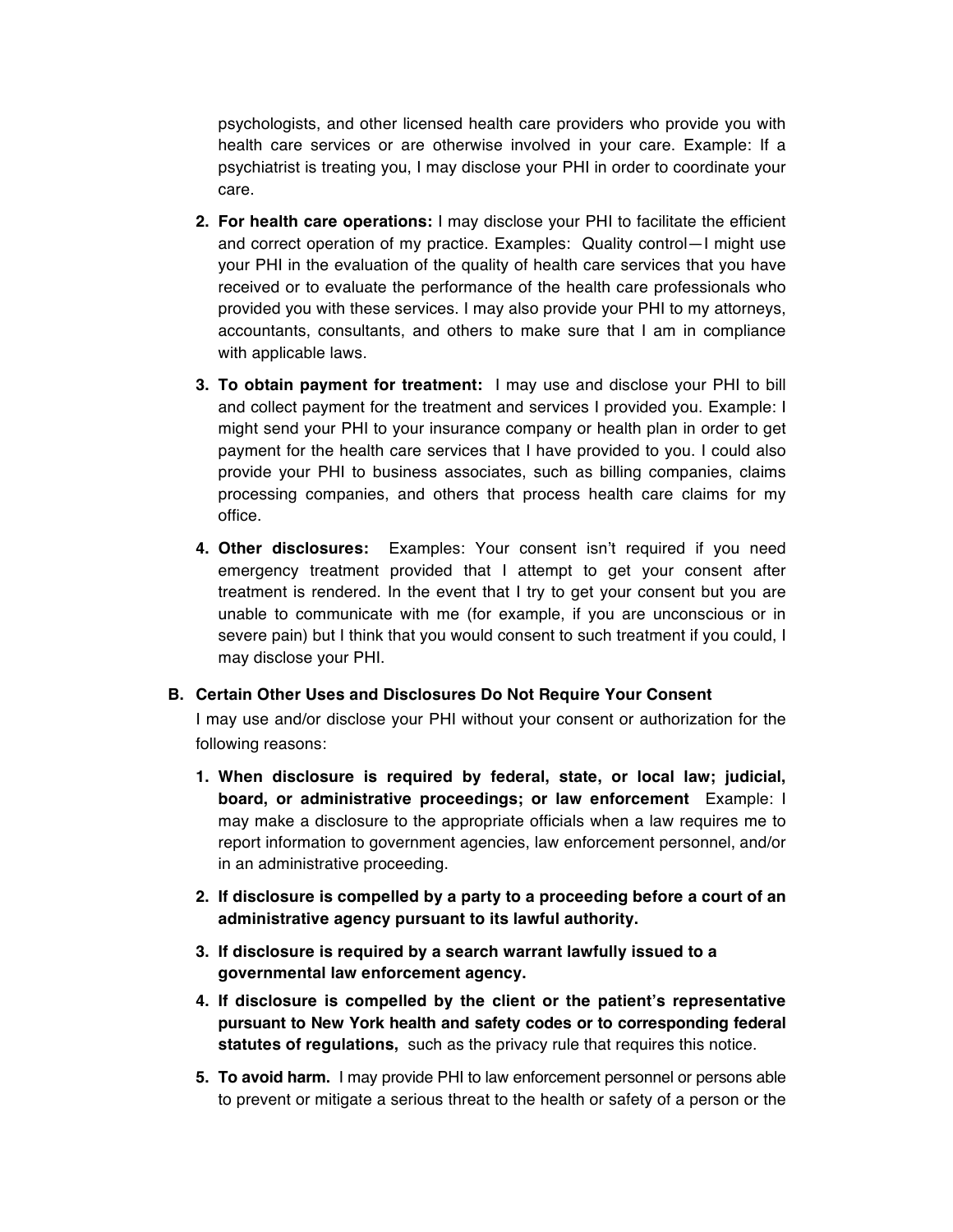public (i.e., adverse reaction to meds).

- **6. If disclosure is compelled or permitted by the fact that you are in such mental or emotional condition as to be dangerous to yourself or the person or property of others, and if I determine that disclosure is necessary to prevent the threatened danger.**
- **7. If disclosure is mandated by the Colorado Child Abuse and Neglect Reporting law.** For example, if I have a reasonable suspicion of child abuse or neglect.
- **8. If disclosure is mandated by the Colorado Elder/Dependent Adult Abuse Reporting law.** For example, if I have a reasonable suspicion of elder abuse or dependent adult abuse.
- **9. If disclosure is compelled or permitted by the fact that you tell me of a serious/ imminent threat of physical violence by you against a reasonably identifiable victim or victims.**
- **10. For public health activities.** Example: In the event of your death, if a disclosure is permitted or compelled, I may need to give the county coroner information about you.
- **11. For health oversight activities.** Example: I may be required to provide information to assist the government in the course of an investigation or inspection of a health care organization or provider.
- **12. For specific government functions.** Examples: I may disclose PHI of military personnel and veterans under certain circumstances. Also, I may disclose PHI in the interests of national security, such as protecting the president of the United States or assisting with intelligence operations.
- **13. For research purposes.** In certain circumstances, I may provide PHI in order to conduct medical research.
- **14. For Workers' Compensation purposes.** I may provide PHI in order to comply with Workers' Compensation laws.
- **15. Appointment reminders and health-related benefits or services.** Examples: I may use PHI to provide appointment reminders. I may use PHI to give you information about alternative treatment options or other health care services or benefits I offer.
- **16. If an arbitrator or arbitration panel compels disclosure,** when arbitration is lawfully requested by either party, pursuant to subpoena *duces tectum* (e.g., a subpoena for mental health records) or any other provision authorizing disclosure in a proceeding before an arbitrator or arbitration panel.
- **17. If disclosure is required or permitted to a health oversight agency for oversight activities authorized by law.** Example: When compelled by U.S. Secretary of HHS to investigate or assess my compliance with HIPAA regulations.
- **18. If disclosure is otherwise specifically required by law.**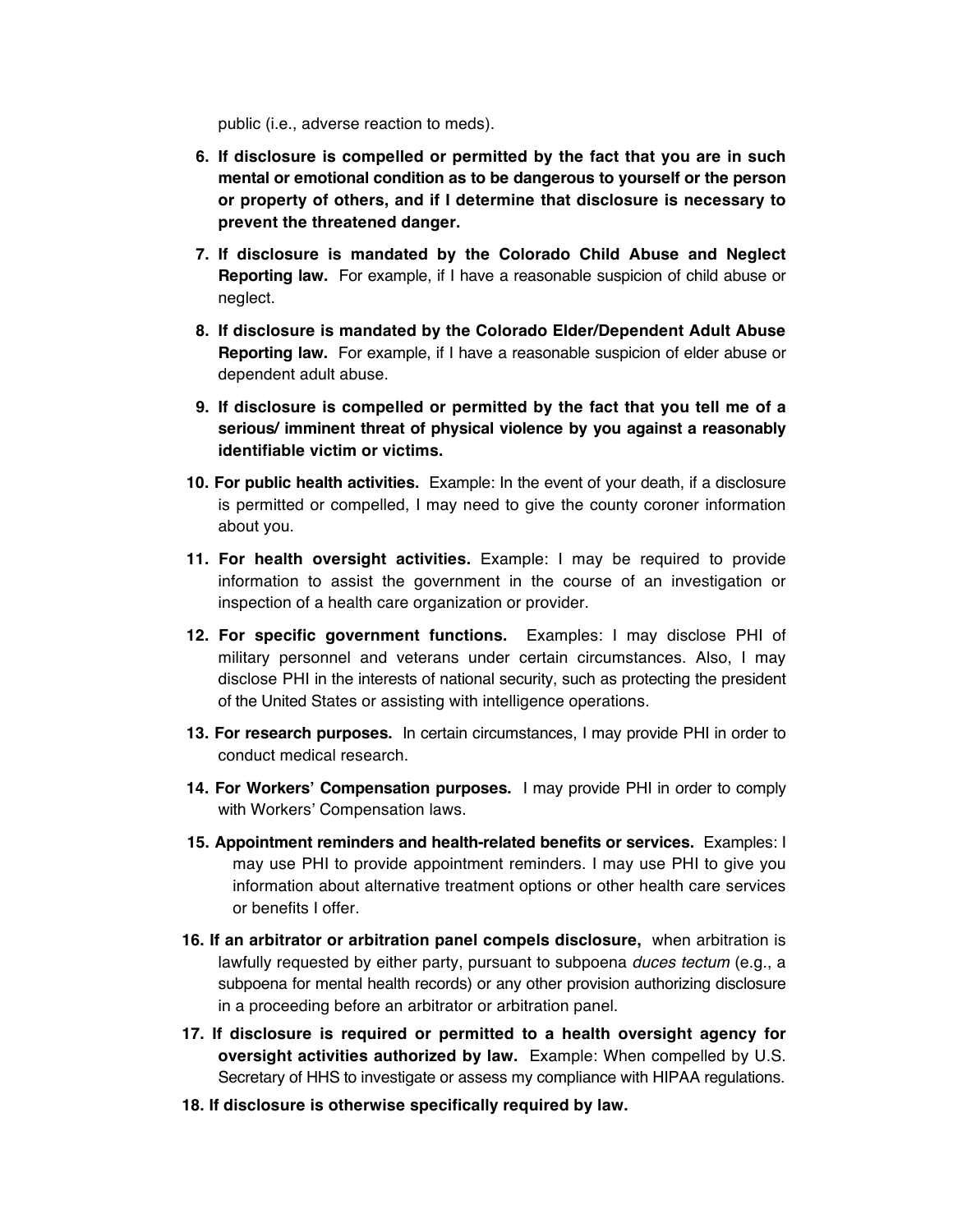## **C. Certain Uses and Disclosures Require You to Have the Opportunity to Object**

I may provide your PHI to a family member, friend, or other individual who you indicate is involved in your care or responsible for the payment for your health care, unless you object in whole or in part. Retroactive consent may be obtained in emergency situations.

### **D. Other Uses and Disclosures Require Your Prior Written Authorization**

In any other situation not described in Sections IIIA, IIIB, and IIIC above, I will request your written authorization before using or disclosing any of your PHI. Even if you have signed an authorization to disclose your PHI, you may later revoke that authorization, in writing, to stop any future uses and disclosures (assuming that I haven't taken any action subsequent to the original authorization) of your PHI by me.

## **IV. The rights you have regarding your PHI**

#### **A. The Right to See and Get Copies of Your PHI.**

In general, you have the right to see your PHI that is in my possession, or to get copies of it; however, you must request it in writing. If I do not have your PHI, but I know who does, I will advise you how you can get it. You will receive a response from me within 30 days of my receiving your written request. Under certain circumstances, I may feel I must deny your request, but if I do, I will give you, in writing, the reasons for the denial. I will also explain your right to have my denial reviewed.

If you ask for copies of your PHI, I will charge you not more than \$0.25 per page. I may see fit to provide you with a summary or explanation of the PHI, but only if you agree to it, as well as to the cost, in advance.

#### **B. The Right to Request Limits on Uses and Disclosures of Your PHI**

You have the right to ask that I limit how I use and disclose your PHI. While I will consider your request, I am not legally bound to agree. If I do agree to your request, I will put those limits in writing and abide by them except in emergency situations. You do not have the right to limit the uses and disclosures that I am legally required or permitted to make.

## **C. The Right to Choose How I Send Your PHI to You**

It is your right to ask that your PHI be sent to you at an alternate address (for example, sending information to your work address rather than your home address) or by an alternate method (for example, via e-mail instead of by regular mail). I am obliged to agree to your request providing that I can give you the PHI, in the format you requested, without undue inconvenience. I may not require an explanation from you as to the basis of your request as a condition of providing communications on a confidential basis.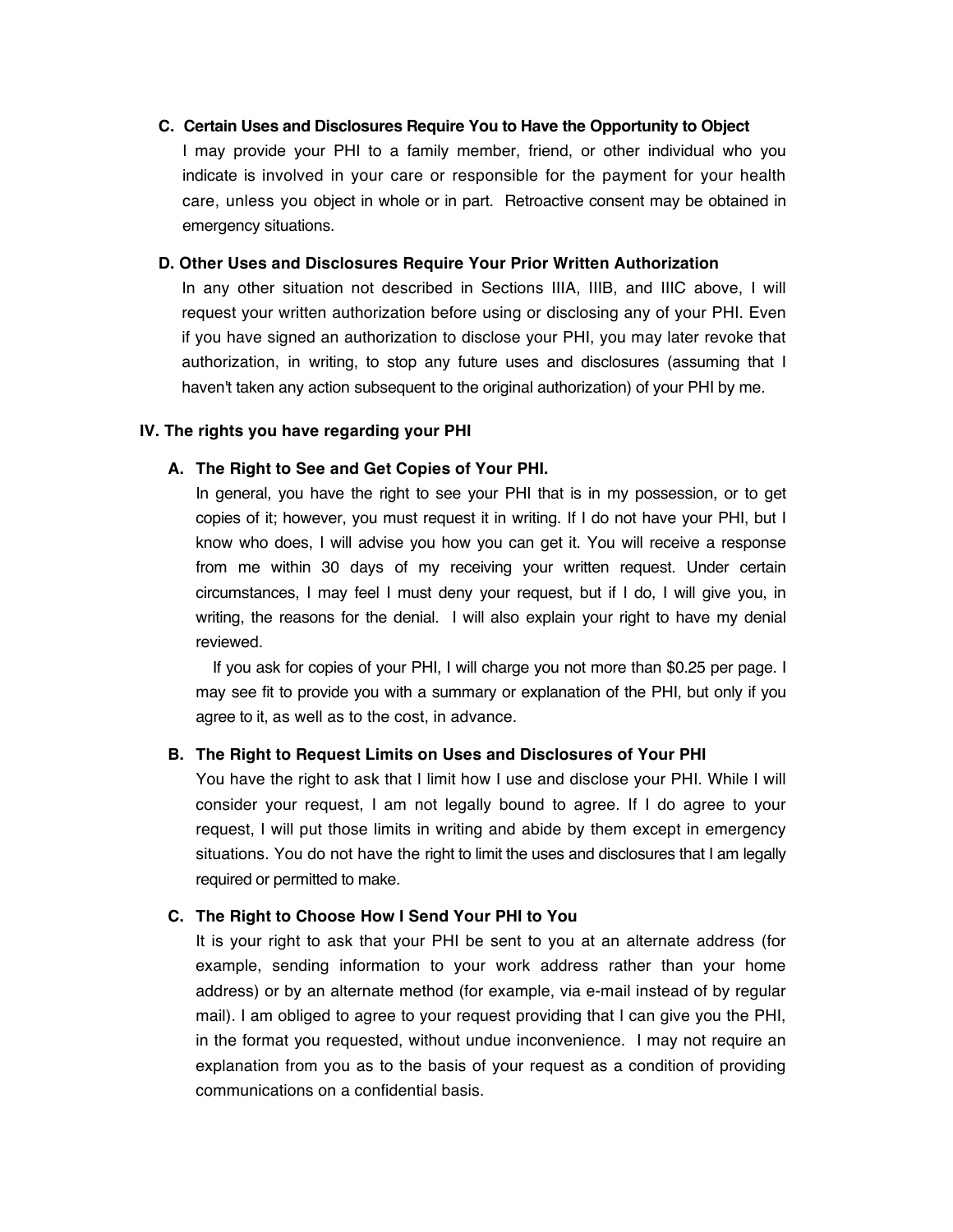## **D. The Right to Get a List of the Disclosures I Have Made**

You are entitled to a list of disclosures of your PHI that I have made. The list will not include uses or disclosures to which you have already consented, that is, those for treatment, payment, or health care operations, sent directly to you, or to your family; neither will the list include disclosures made for national security purposes, disclosures to corrections or law enforcement personnel, or disclosures made before April 15, 2003. After April 15, 2003, disclosure records will be held for 6 years.

I will respond to your request for an accounting of disclosures within 60 days of receiving your request. The list I give you will include disclosures made in the previous 6 years (the first 6-year period being 2003–2009) unless you indicate a shorter period. The list will include the date of the disclosure, to whom PHI was disclosed (including their address, if known), a description of the information disclosed, and the reason for the disclosure. I will provide the list to you at no cost, unless you make more than 1 request in the same year, in which case I will charge you a reasonable sum based on a set fee for each additional request.

### **E. The Right to Amend Your PHI**

If you believe that there is some error in your PHI or that important information has been omitted, it is your right to request that I correct the existing information or add the missing information. Your request and the reason for the request must be made in writing. You will receive a response within 60 days of my receipt of your request. I may deny your request, in writing, if I find that: the PHI is (a) correct and complete, (b) forbidden to be disclosed, (c) not part of my records, or (d) written by someone other than me. My denial must be in writing and must state the reasons for the denial. It must also explain your right to file a written statement objecting to the denial. If you do not file a written objection, you still have the right to ask that your request and my denial be attached to any future disclosures of your PHI. If I approve your request, I will make the change(s) to your PHI. Additionally, I will tell you that the changes have been made, and I will advise all others who need to know about the change(s) to your PHI.

## **F. The Right to Get This Notice by E-mail**

You have the right to get this notice by e-mail. You also have the right to request a paper copy of it.

## **V. How to complain about my privacy practices**

If, in your opinion, I may have violated your privacy rights, or if you object to a decision I made about access to your PHI, you are entitled to file a complaint with the person listed in Section VI below. You may also send a written complaint to the Secretary of the Department of Health and Human Services at 200 Independence